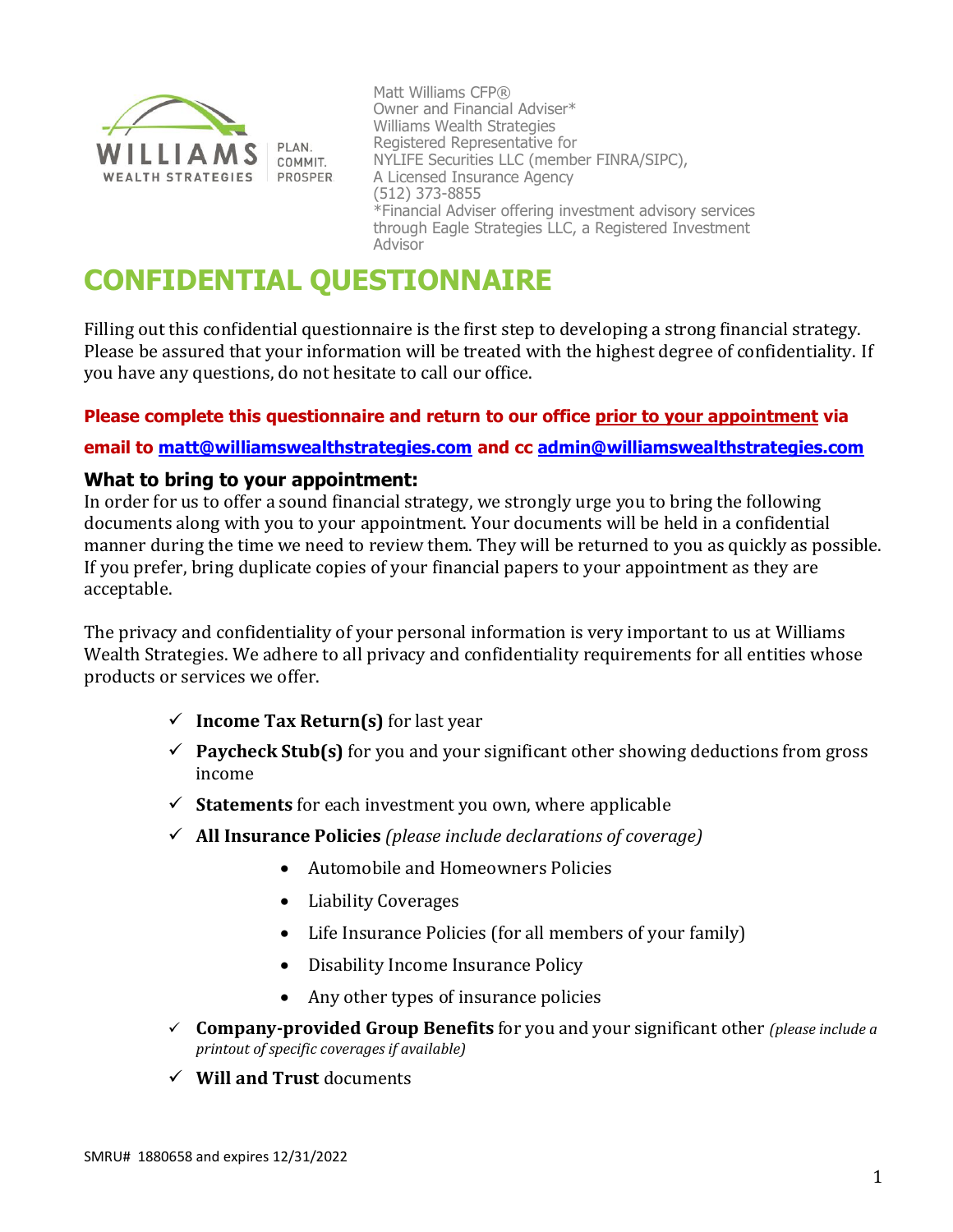**Note that I do not offer tax, legal, or accounting advice. Please consult with your own advisers for tax, legal or accounting advice. Williams Wealth Strategies is independently owned operated from New York Life Insurance Company and its affiliates.**

## **FAMILY INFORMATION**

| Today's Date: ___           |               |                             |                         |
|-----------------------------|---------------|-----------------------------|-------------------------|
| <b>Family Data</b>          | Date of Birth | <b>Birth Place</b>          |                         |
| Your Full Name              |               |                             |                         |
| Significant Other Full Name |               |                             |                         |
| Child                       |               |                             |                         |
| Child                       |               |                             |                         |
| Child                       |               |                             |                         |
| Child                       |               |                             |                         |
| Residence: Address          |               | Home Phone #<br>Your cell # | Your partner cell #     |
| City                        | <b>State</b>  | Zip                         |                         |
| Email Address:<br>Home      | Work          |                             | Preference for use:     |
|                             |               |                             | $\Box$ Home $\Box$ Work |
|                             | Exp. Date     |                             |                         |

| <b>Employment Data</b>               | Occupation/Specialty |              | Employer |                  |
|--------------------------------------|----------------------|--------------|----------|------------------|
| You                                  |                      |              |          |                  |
| Partner                              |                      |              |          |                  |
| Your Employer's Address              | City                 | <b>State</b> | Zip      | Office Phone No. |
| Significant Other Employer's Address | City                 | <b>State</b> | Zip      | Office Phone No. |

|                                                   | <b>Base Salary</b> | <b>Estimated Bonus</b> | <b>Other Sources</b> | <b>Other Sources</b> |
|---------------------------------------------------|--------------------|------------------------|----------------------|----------------------|
| Your Primary Income                               |                    |                        |                      |                      |
| <b>Significant Other Primary</b><br><i>Income</i> |                    |                        |                      |                      |

### **Financial Goals/Priorities**

What are your most important financial goals?

| What are your priorities? (please number 1 to 7) |                              | # Education | # Retirement          |
|--------------------------------------------------|------------------------------|-------------|-----------------------|
| # Second Home                                    | $#$ $\equiv$ Family Security |             | # Wealth Accumulation |

\_\_\_\_\_\_\_\_\_\_\_\_\_\_\_\_\_\_\_\_\_\_\_\_\_\_\_\_\_\_\_\_\_\_\_\_\_\_\_\_\_\_\_\_\_\_\_\_\_\_\_\_\_\_\_\_\_\_\_\_\_\_\_\_\_\_\_\_\_\_\_\_\_\_\_\_\_\_\_\_\_\_\_

# \_\_ Other \_\_\_\_\_\_\_\_\_\_\_\_\_\_\_\_\_\_\_\_\_\_\_\_ # \_\_ Other \_\_\_\_\_\_\_\_\_\_\_\_\_\_\_\_\_\_\_\_\_\_\_\_\_\_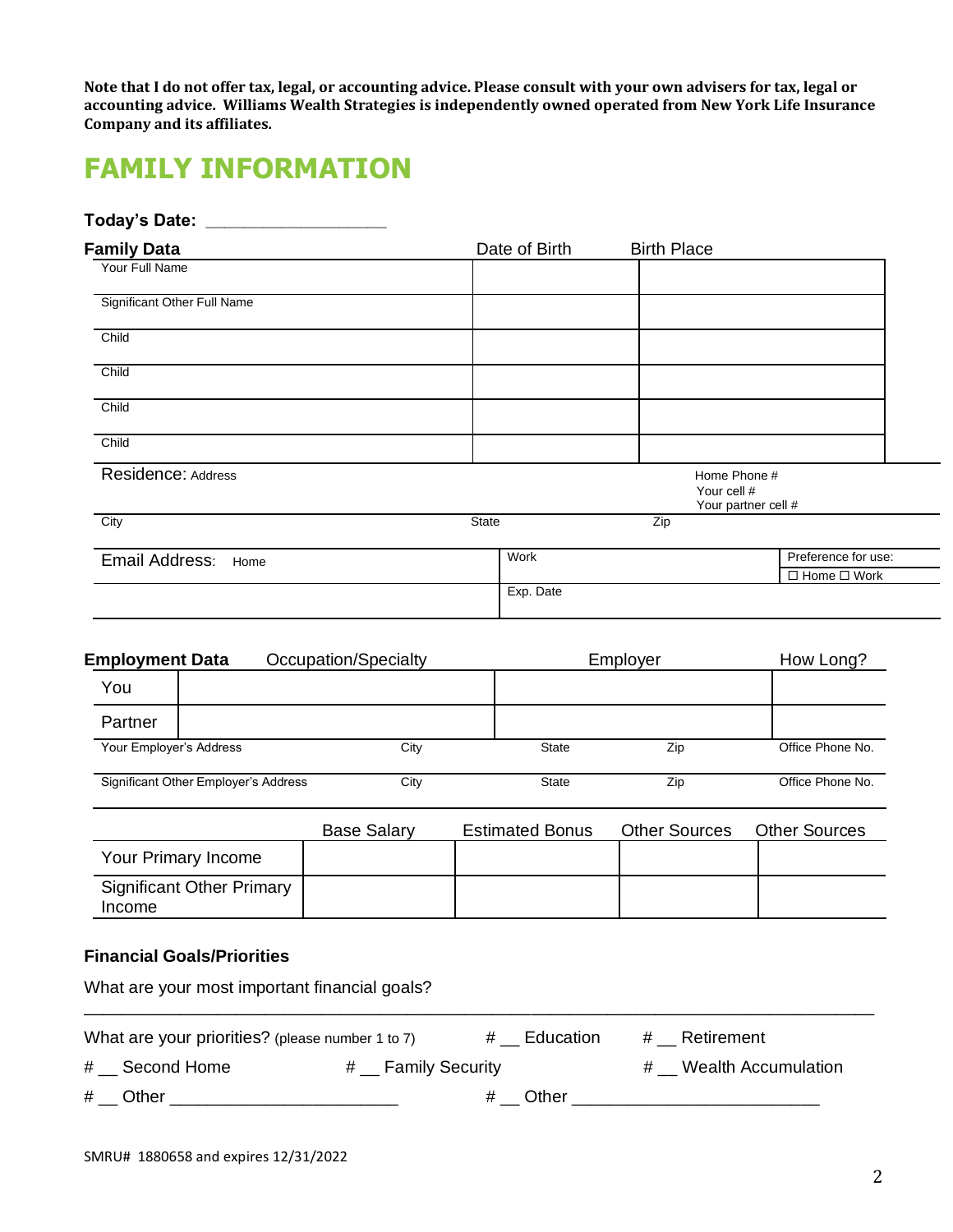Is there anything disturbing you about your overall planning? \_\_\_\_\_\_\_\_\_\_\_\_\_\_\_\_\_\_\_\_\_\_\_\_\_\_\_\_\_\_\_\_\_\_

## **SAVINGS ASSETS**

| <b>Account Balance</b> | <b>Account Deposit</b> |
|------------------------|------------------------|
| \$                     | \$                     |
| \$                     | $\mathfrak{L}$         |
| \$                     | \$                     |
| \$                     | \$                     |
| \$                     | $\mathfrak{L}$         |
| \$                     | \$                     |
| \$                     | \$                     |
| \$                     | \$                     |
| \$                     | $\mathfrak{S}$         |
| \$                     | \$                     |
| \$                     | \$                     |
| \$                     | \$                     |
| \$                     | \$                     |
| \$                     | $\mathfrak{S}$         |
| \$                     | \$                     |
| \$                     | \$                     |
| \$                     | \$                     |
| \$                     | \$                     |
| \$                     | \$                     |
| \$                     | \$                     |
| \$                     | \$                     |
|                        |                        |

\_\_\_\_\_\_\_\_\_\_\_\_\_\_\_\_\_\_\_\_\_\_\_\_\_\_\_\_\_\_\_\_\_\_\_\_\_\_\_\_\_\_\_\_\_\_\_\_\_\_\_\_\_\_\_\_\_\_\_\_\_\_\_\_\_\_\_\_\_\_\_\_\_\_\_\_\_\_\_\_\_\_\_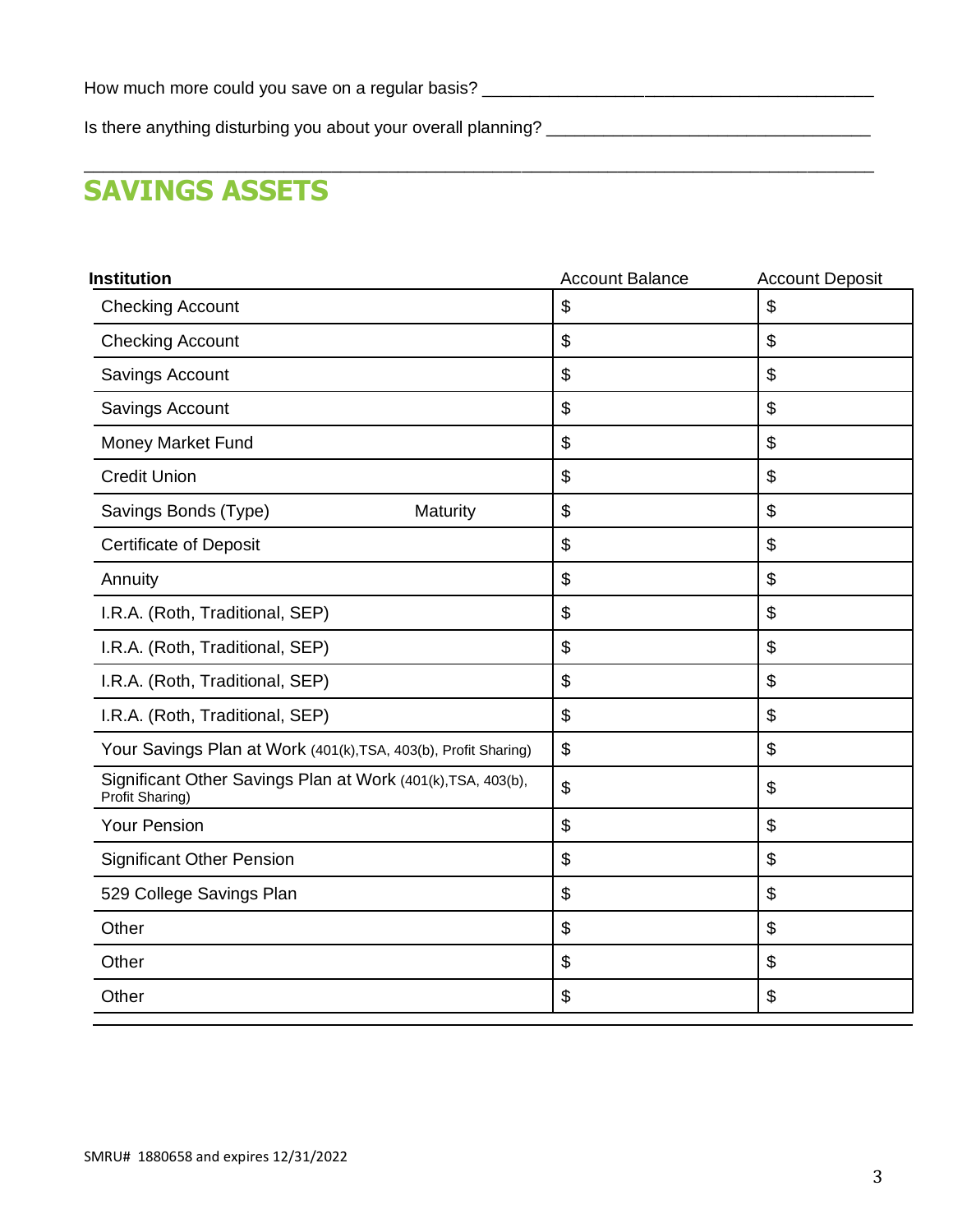Please describe your understanding of your employer's qualified plan matching in the 401K or 403b, any profit sharing, cash balance plans, and vesting schedules if applicable.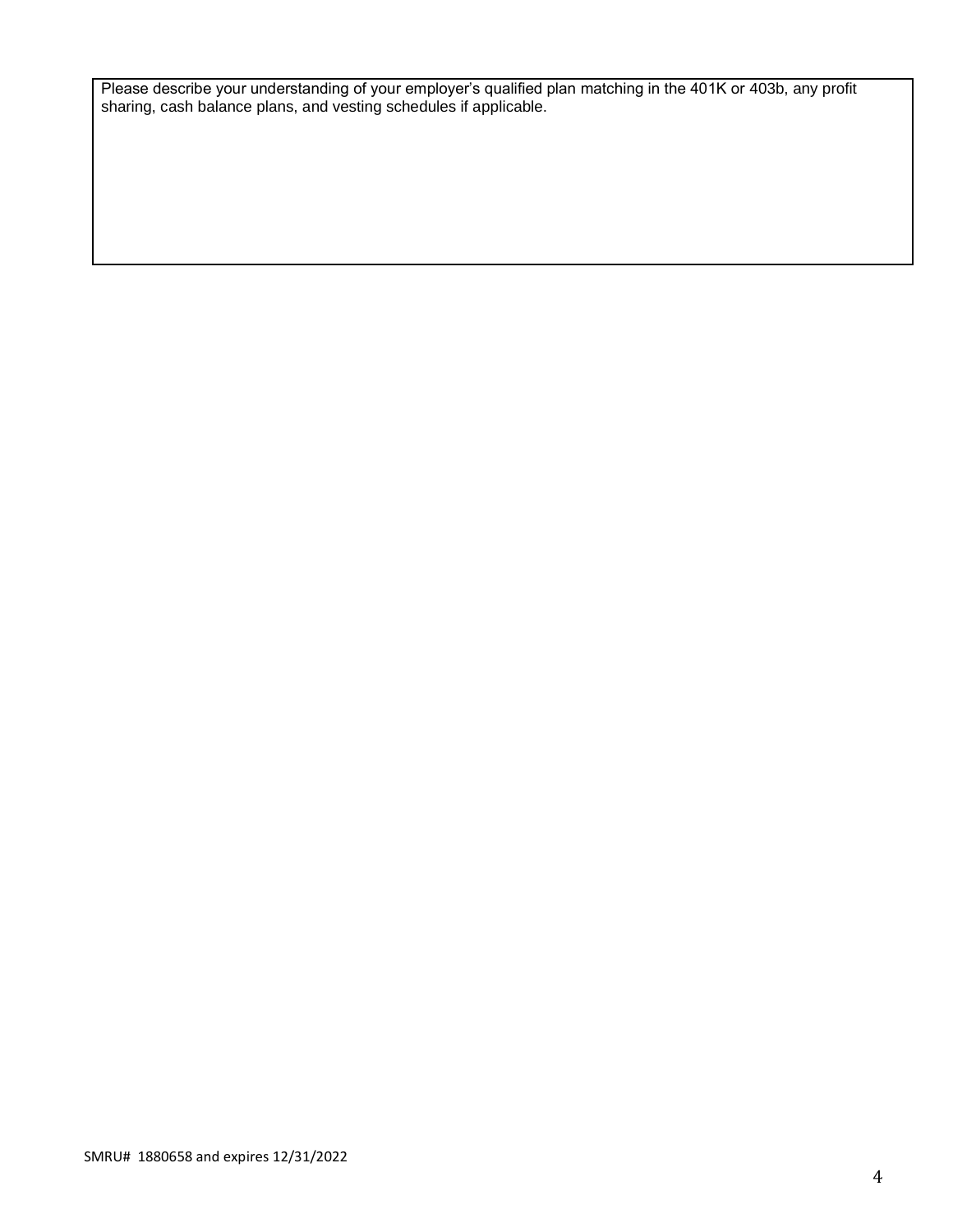## **INVESTMENT ASSETS**

## **Stocks, Bonds, Mutual Funds, etc**

| Item                                | # of Shares | <b>Account Balance</b>                    | <b>Annual Deposit</b>                     |
|-------------------------------------|-------------|-------------------------------------------|-------------------------------------------|
| <b>Mutual Funds</b>                 |             | $\boldsymbol{\theta}$                     | $\, \, \raisebox{12pt}{$\scriptstyle \$}$ |
|                                     |             | $\boldsymbol{\$}$                         | \$                                        |
|                                     |             | $\boldsymbol{\mathsf{S}}$                 | \$                                        |
|                                     |             | $\boldsymbol{\$}$                         | \$                                        |
| <b>Government Securities</b>        |             | $\boldsymbol{\$}$                         | \$                                        |
|                                     |             | \$                                        | \$                                        |
| <b>Corporate Bonds</b>              |             | $\boldsymbol{\mathsf{\$}}$                | \$                                        |
|                                     |             | $\boldsymbol{\theta}$                     | \$                                        |
| <b>Municipal Bonds</b>              |             | \$                                        | \$                                        |
|                                     |             | $\boldsymbol{\theta}$                     | \$                                        |
| <b>Stocks</b>                       |             | \$                                        | \$                                        |
|                                     |             | $\, \, \$$                                | \$                                        |
|                                     |             | $\boldsymbol{\$}$                         | \$                                        |
|                                     |             | $\, \, \raisebox{12pt}{$\scriptstyle \$}$ | \$                                        |
| Partnerships                        |             | $\boldsymbol{\mathsf{\$}}$                | \$                                        |
| Non-qualified stock options         |             | $\boldsymbol{\$}$                         | \$                                        |
| <b>Restricted Stock</b>             |             | \$                                        | $\boldsymbol{\mathsf{S}}$                 |
| Employee Stock Purchase Plan (ESPP) |             | $\boldsymbol{\theta}$                     | \$                                        |
| Other                               |             | $\boldsymbol{\theta}$                     | \$                                        |
|                                     |             | $\, \, \$$                                | \$                                        |
|                                     |             | \$                                        | \$                                        |

NOTES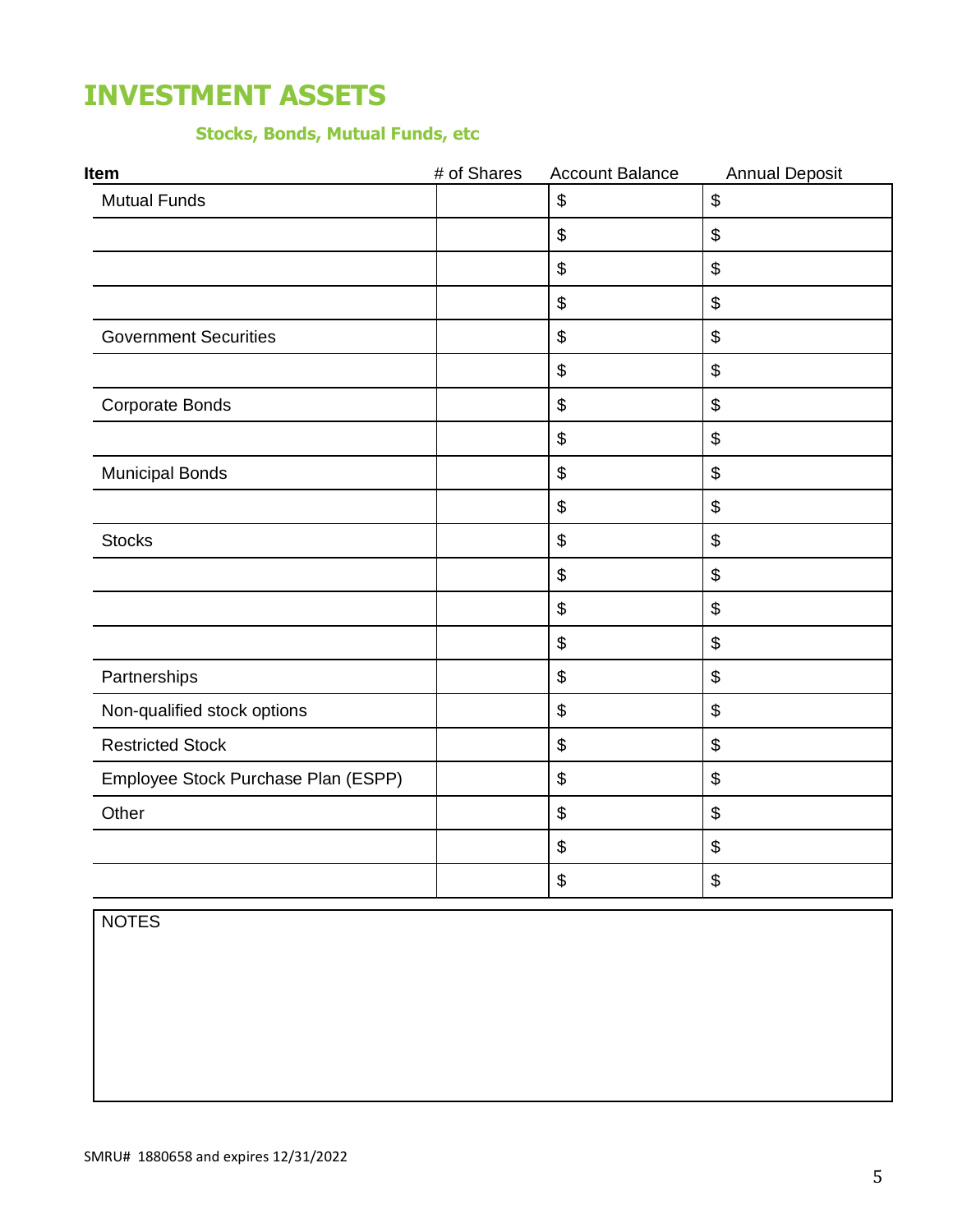# **REAL ESTATE & CONSUMER DEBT**

| <b>Property</b>          | Year<br><b>Purchased</b> | <b>Current</b><br><b>Value</b> | <b>Balance</b><br>of Mortgage | <b>Monthly</b><br><b>Payment</b> | Rate | <b>Interest Fixed or</b><br>Variable |
|--------------------------|--------------------------|--------------------------------|-------------------------------|----------------------------------|------|--------------------------------------|
| Your Residence           |                          | \$                             | \$                            | \$                               | $\%$ |                                      |
| 2 <sup>nd</sup> Mortgage |                          | $\boldsymbol{\theta}$          | \$                            | \$                               | $\%$ |                                      |
| Other Home               |                          | $\boldsymbol{\theta}$          | $\boldsymbol{\theta}$         | \$                               | %    |                                      |
| Land                     |                          | $\boldsymbol{\theta}$          | $\boldsymbol{\theta}$         | \$                               | %    |                                      |
| Land                     |                          | $\boldsymbol{\theta}$          | $\boldsymbol{\theta}$         | \$                               | %    |                                      |
| Other                    |                          | $\boldsymbol{\theta}$          | $\boldsymbol{\theta}$         | \$                               | %    |                                      |
| Other                    |                          | \$                             | $\boldsymbol{\theta}$         | \$                               | %    |                                      |
| Other                    |                          | \$                             | \$                            | \$                               | $\%$ |                                      |

#### **Loan & Debt**

*Include personal loans, college loans, home improvement loans, automobile or boat loans, passbook loans, credit card balances, store charges, checking credit lines, etc.*

|                     | <b>Balance</b> | <b>Monthly Payment</b> | <b>Interest Rate</b> |               | Insured?     |
|---------------------|----------------|------------------------|----------------------|---------------|--------------|
| Auto                | \$             | \$                     | %                    | $\square$ Yes | $\square$ No |
| Auto                | \$             | \$                     | %                    | $\square$ Yes | $\square$ No |
| Auto                | \$             | \$                     | %                    | $\square$ Yes | $\square$ No |
| Visa                | \$             | \$                     | %                    | $\square$ Yes | $\square$ No |
| <b>MasterCard</b>   | \$             | \$                     | %                    | $\Box$ Yes    | $\square$ No |
| <b>Credit Card</b>  | \$             | \$                     | %                    | $\square$ Yes | $\square$ No |
| <b>Credit Card</b>  | \$             | \$                     | %                    | $\Box$ Yes    | $\square$ No |
| <b>Credit Card</b>  | \$             | \$                     | %                    | $\Box$ Yes    | $\square$ No |
| <b>Student Loan</b> | \$             | \$                     | %                    | $\Box$ Yes    | $\square$ No |
| <b>Student Loan</b> | \$             | \$                     | %                    | $\Box$ Yes    | $\square$ No |
| Misc.               | \$             | \$                     | %                    | $\Box$ Yes    | $\square$ No |
| Misc.               | \$             | \$                     | %                    | $\Box$ Yes    | $\square$ No |

NOTES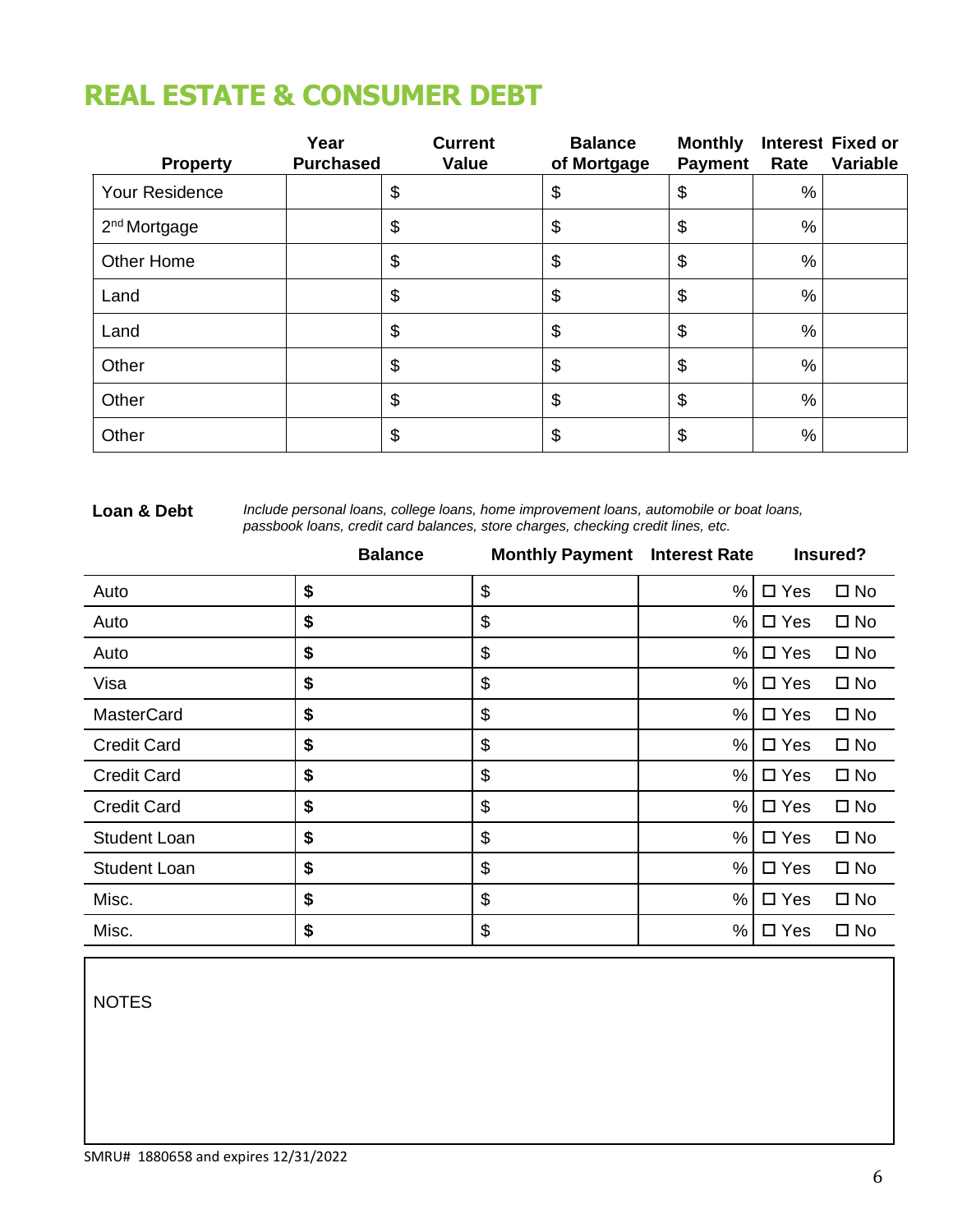## **PROTECTIONS**

### **Life Insurance**

Name of Insurance Co. Family Member Insured Amount of Coverage Type of Insurance Annual Premiums

#### **Disability Income Insurance**

| Name of Insurance Co. | <b>Family Member Insured</b> | <b>Amount of Coverage Annual Premiums</b> |  |
|-----------------------|------------------------------|-------------------------------------------|--|
|                       |                              |                                           |  |
|                       |                              | Œ                                         |  |
|                       |                              | ۰D                                        |  |
|                       |                              | ъD                                        |  |

### **Auto/Homeowners Insurance**

| Name of Insurance Co. Coverage Amount Property Insured Limits of Liability |  |    | <b>Annual Premiums</b> |
|----------------------------------------------------------------------------|--|----|------------------------|
|                                                                            |  | ΨD |                        |
|                                                                            |  | ΨÞ |                        |
|                                                                            |  | P  |                        |
|                                                                            |  | P  |                        |
|                                                                            |  |    |                        |

How would you rate your knowledge of life, disability income or long term care insurance?

Do you have an umbrella liability policy? \_\_\_\_\_\_\_\_\_\_\_\_\_\_\_\_\_\_\_\_\_\_\_\_

How much? \_\_\_\_\_\_\_\_\_\_\_\_\_\_\_\_\_\_\_\_\_\_\_\_

\_\_\_\_\_\_\_\_\_\_\_\_\_\_\_\_\_\_\_\_\_\_\_\_\_\_\_\_\_\_\_\_\_\_\_\_\_\_\_\_\_\_\_\_\_\_\_\_\_\_\_\_\_\_\_\_\_\_\_\_\_\_\_\_\_\_\_\_\_\_\_\_\_\_\_\_\_\_\_\_\_\_\_\_\_

What are the deductibles on your homeowners and auto policies?  $\frac{1}{2}$  .  $\frac{1}{2}$  .  $\frac{1}{2}$  .  $\frac{1}{2}$  .  $\frac{1}{2}$  .  $\frac{1}{2}$  .  $\frac{1}{2}$  .  $\frac{1}{2}$  .  $\frac{1}{2}$  .  $\frac{1}{2}$  .  $\frac{1}{2}$  .  $\frac{1}{2}$  .  $\frac{1}{2}$  .  $\$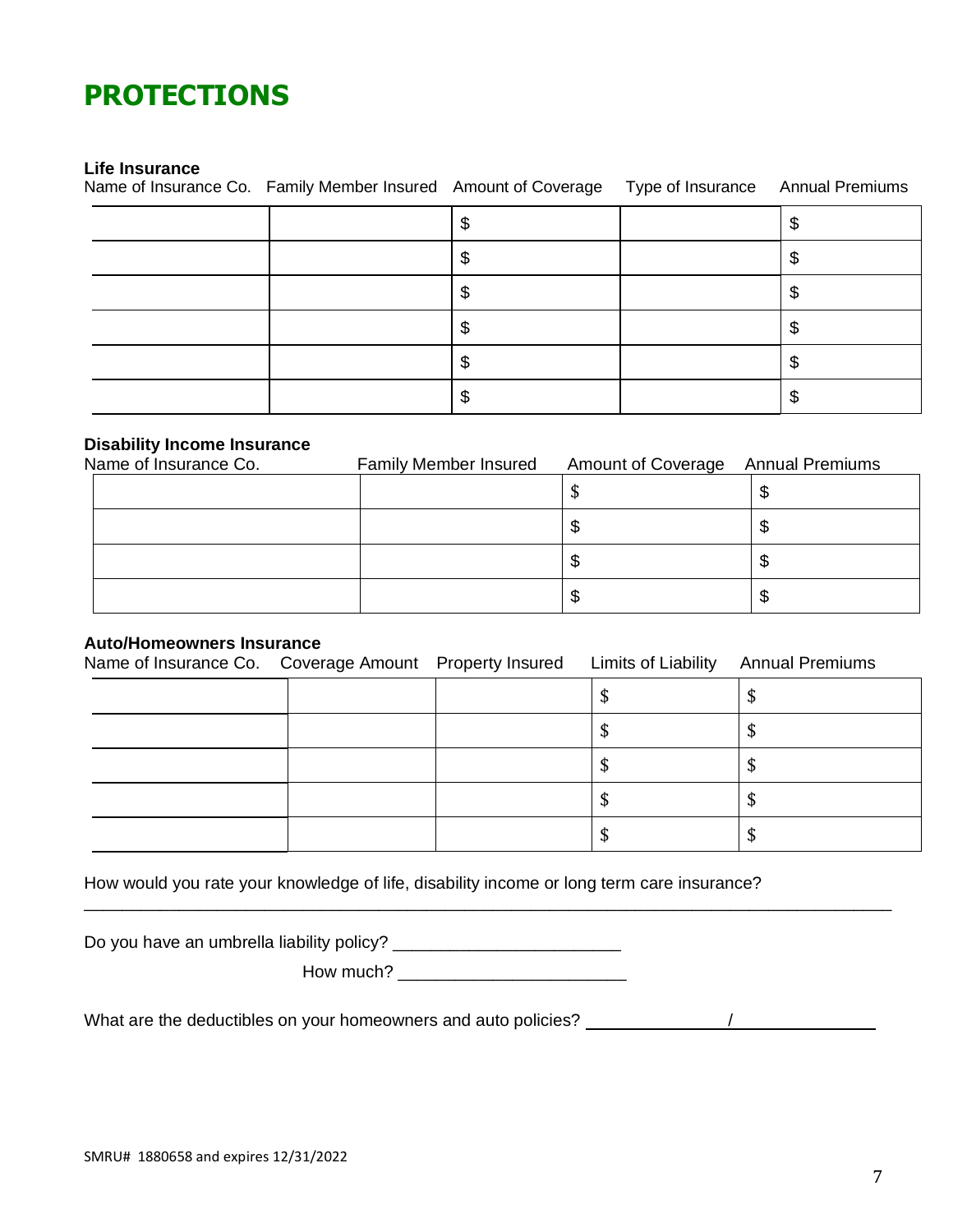# **ADDITIONAL INFORMATION**

| Do you have a valid Will or Trust? $\Box$ Yes $\Box$ No      | Do you have an Attorney? $\Box$ Yes $\Box$ No   |  |
|--------------------------------------------------------------|-------------------------------------------------|--|
| Last time updated _______________________________            | Do you have an Accountant? $\Box$ Yes $\Box$ No |  |
|                                                              |                                                 |  |
| Is there anything further you think is important to tell us? |                                                 |  |
|                                                              |                                                 |  |
|                                                              |                                                 |  |
|                                                              |                                                 |  |
| <b>NOTES</b>                                                 |                                                 |  |
|                                                              |                                                 |  |
|                                                              |                                                 |  |
|                                                              |                                                 |  |
|                                                              |                                                 |  |
|                                                              |                                                 |  |
|                                                              |                                                 |  |